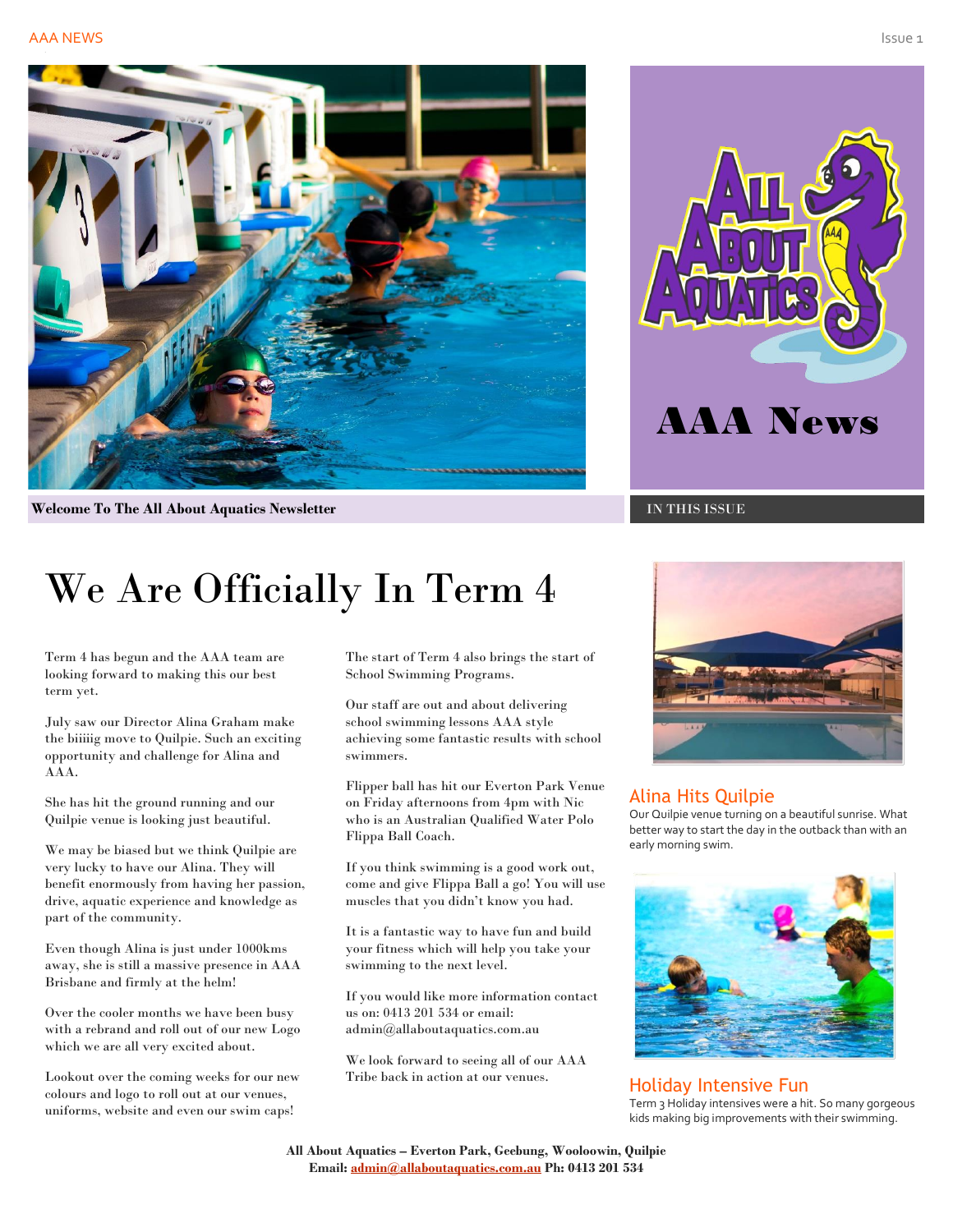

## **News from Quilpie**

Well the boss has well and truly landed in Quilpie and has hit the ground running.

Quilpie re-opened on the 2 of September with a fantastic opening day barbie supporting Epilepsy.

Learn to swim, aqua, flipper ball, mum's and bubs aqua are all up and running.

MJ (Mary-Jane) has joined the AAA team at Quilpie along with Nicola and Kacey in the Kiosk and Lifeguarding.

If you would like to see what the Quilpie crew get up to day-to-day, follow **allaboutaquatics – quilpie** on Facebook or **aaaqulpie** on Instagram.

## **Holiday Intensive Wrap Up**

Term 3 school holiday intensives saw a great group of swimmers at our Everton Park venue.

A big thank you to Lisa for running both weeks and doing such great work with all of the swimmers.



We were blessed with warm spring weather and really enjoyed our time in the pool with everyone. What a fantastic group of kids!!

Holiday intensives are a great way to build swimming fitness and technique. Shorter time between lessons encourages a high retention of skills.

Currently we are scheduling holiday intensives during the next school holidays.

We will keep you posted of dates, times and costs closer to the end of term and look forward to another great intensive block!

# **Flipper Ball Fridays have Hit Everton Park**

AAA are lucky enough to have our very own Flipper Ball coach Nic who is an Australian qualified Water Polo Flipper Ball coach and competitive Water Polo player.



Flipper Ball is a great way to finish off the school week in the pool learning new skills, making new friends and increasing swim fitness without even realizing it because it is so much fun!

Sessions run every Friday afternoon from 4.00pm – 5.00pm at Everton Park State School.

Nic would love to pass on his extensive skills, knowledge and passion for all things Flipper Ball and Water Polo.



For more info and bookings, give the AAA team a call on: 0413 201 534 or email: [admin@allaboutaquatics.com.au](mailto:admin@allaboutaquatics.com.au)

We would love to see more of our AAA tribe give Flipper Ball a try!

## **AAA Have a Blog Site!**



AAA now have a WordPress blog site.

If you get a few minutes, grab a cuppa and have a read.

You can find us at:

#### **www.allaboutaquatics.wordpress.com**

Check in regularly for articles on all things swimming.